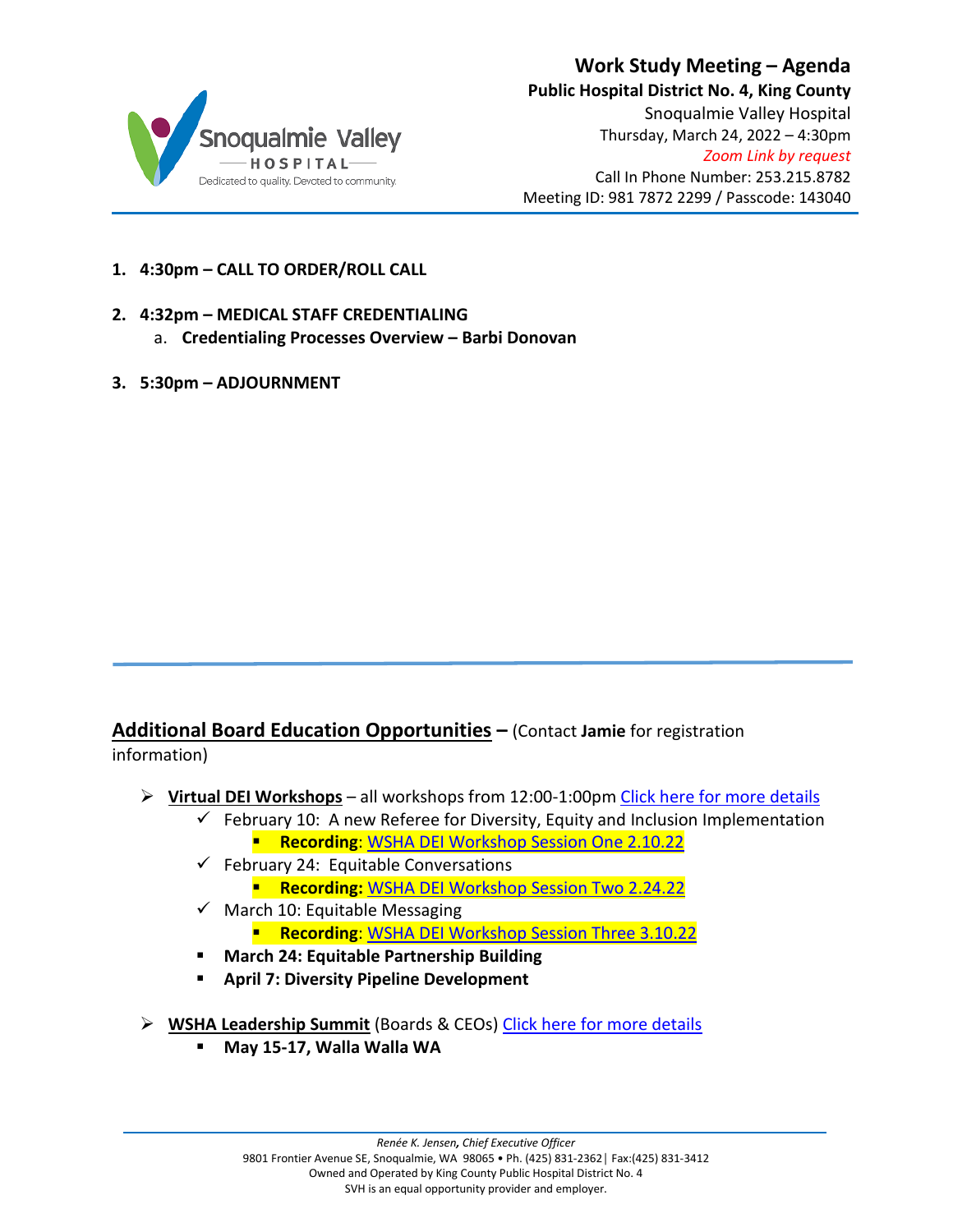SPECIALTY: XXXXXXXXXXXXX

| <b>Element</b>                                                      | Attest date/ | <b>Verified</b> | <b>Verified By</b> | <b>Verification Source</b> |
|---------------------------------------------------------------------|--------------|-----------------|--------------------|----------------------------|
|                                                                     | Expiration   | <b>Date</b>     |                    |                            |
|                                                                     | mm/dd/yyyy   | mm/dd/yyyy      |                    |                            |
| Application reviewed                                                | 01/19/2022   | 01/26/2022      | HZ                 | Original/Copy              |
| Attestation/Questionnaire                                           | 01/19/2022   | 01/26/2022      | HZ                 | Original/Copy              |
| Release of Information                                              | 01/19/2022   | 01/26/2022      | HZ                 | Original/Copy              |
| Claim History Details-Provider                                      | n/a          | 01/26/2022      | HZ                 | Original/Copy              |
| Work History (up to 10 yrs hx)                                      | n/a          | 01/26/2022      | HZ                 | Original/Copy              |
| <b>SVH Code of Conduct</b>                                          | n/a          | 01/26/2022      | HZ                 | Copy                       |
| DOP - Changes from previous DOP<br>N $\boxtimes$<br>Y<br>-yes, note | n/a          | 01/26/2022      | HZ                 | Application                |
|                                                                     |              |                 |                    | copy                       |
| Case Logs (DOP specific)                                            | n/a          | 01/26/2022      | HZ                 |                            |
| CME log (if not boarded)                                            | n/a          | n/a             | n/a                |                            |
| TB Exp                                                              | n/a          | n/a             | n/a                |                            |
| Flu Shot seasonal                                                   | n/a          | n/a             | n/a                |                            |
| <b>NPDB Query</b>                                                   | n/a          | 01/27/2022      | HZ                 | <b>NPDB</b>                |
| <b>Medicare Sanction</b>                                            | n/a          | 01/27/2022      | HZ                 | OIG via Zebu               |
| Medicare Opt Out Report                                             | n/a          | 01/27/2022      | HZ                 | Opt out list via Zebu      |
| <b>WA Medicaid Exclusion List</b>                                   | n/a          | 01/27/2022      | HZ                 | WA Medicaid via Zebu       |
| SAM                                                                 | n/a          | 01/27/2022      | HZ                 | SAM via Zebu               |
| <b>NPI</b>                                                          | n/a          | 01/27/2022      | HZ                 | <b>NPPES</b>               |
| <b>WA State License</b>                                             | 03/27/2023   | 01/27/2022      | HZ                 | WA License Board           |
| <b>License Sanctions</b>                                            | n/a          | 01/27/2022      | HZ                 | WA License Board           |
| FSMB (other state licenses)                                         | n/a          | 01/27/2022      | 01/31 HZ           | <b>FSMB</b>                |
| <b>DEA</b>                                                          | 02/28/2025   | 01/27/2022      | HZ                 | <b>DEA</b>                 |
| <b>WSP</b>                                                          | n/a          | 01/27/2022      | HZ                 | WSP web                    |
| Malpractice Insurance: Physicians Ins                               | 01/01/2023   | 01/27/2022      | HZ                 | Original/Copy              |
| <b>Board Certification: Radiology</b>                               | 03/01/2023   | 01/27/2022      | HZ                 | ABR                        |
| Reference: Kristopher Spinning, MD                                  | n/a          | 01/27/2022      | HZ                 | letter                     |
| Reference: Lawrence Lee, MD                                         | n/a          | 02/01/2022      | HZ                 | letter                     |
| Reference: Madison McCulloch, MD                                    | n/a          | 01/27/2022      | HZ                 | letter                     |
| Hosp: Capital Medical Center                                        | n/a          | 01/27/2022      | HZ                 | web                        |
| Central WA Confluence                                               | n/a          | 01/27/2022      | HZ                 | web                        |
| Wenatchee Val Medical Center                                        | n/a          | 01/27/2022      | HZ                 | web                        |
| Columbia Valley Comm Health                                         | n/a          | n/a             | n/a                | web                        |
| Deaconess                                                           | n/a          | 01/27/2022      | HZ                 | web                        |
| Evergreen                                                           | n/a          | 01/27/2022      | HZ                 | web                        |
| Evergreen Val Med                                                   |              | 01/27/2022      | HZ                 | web                        |
| Kadlec                                                              | n/a          |                 |                    | web                        |
| Northern Idaho Advanced Care Hospital                               |              |                 |                    | web                        |
| Northwest Specialty ID                                              | n/a          | 01/27/2022      | HZ                 | web                        |
| www.nwsh.com/resources/medical-staff-services/                      | n/a          | 01/27/2022      | HZ                 |                            |
| Overlake                                                            | n/a          | 01/27/2022      | HZ                 | web                        |
| Prov Centralia                                                      | 03/27/2020   | 01/27/2022      | HZ                 | web                        |

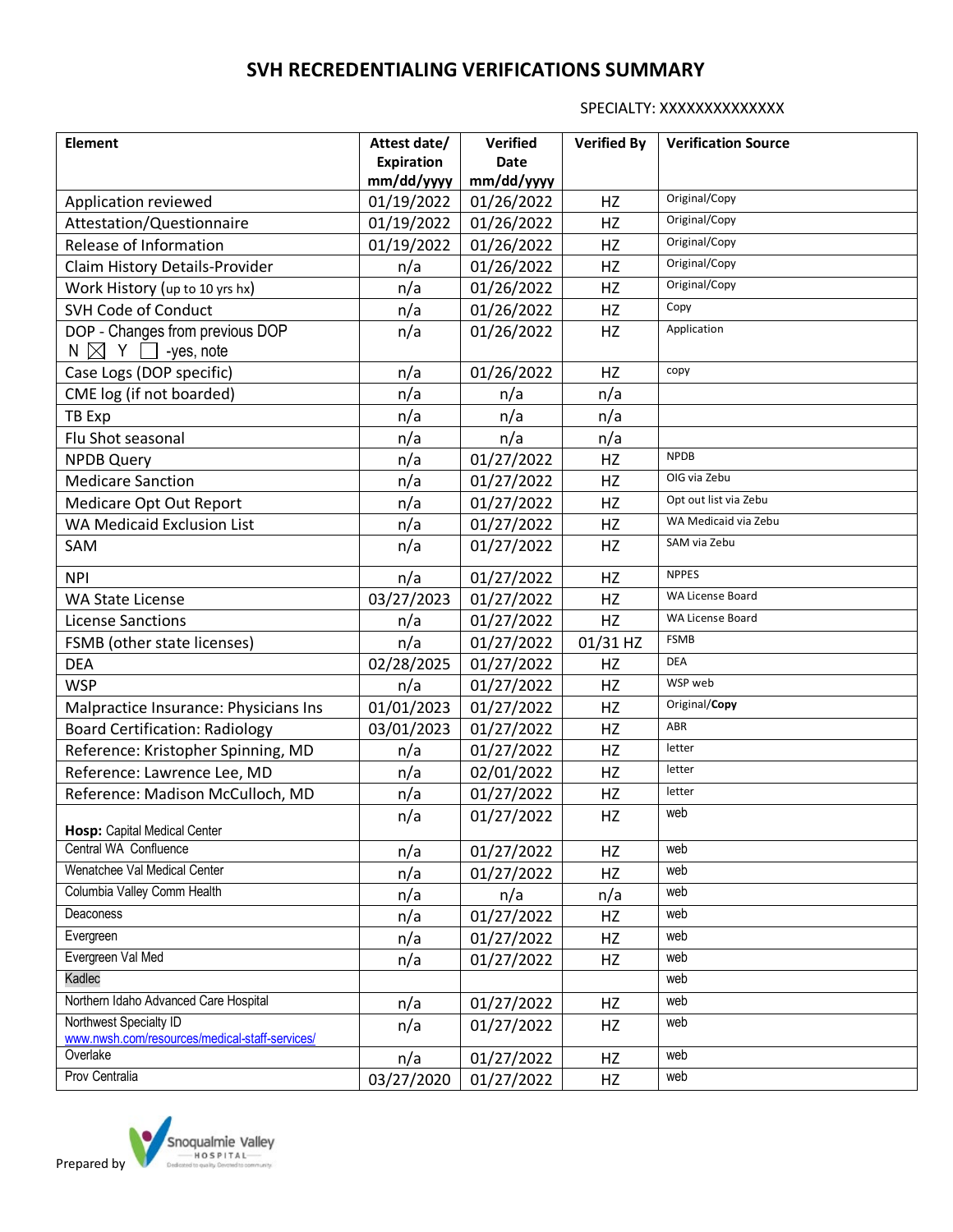SPECIALTY: XXXXXXXXXXXX

| Prov Everett<br>http://msowamt.providence.org/psv/credverification.aspx | n/a        | 01/27/2022 | HZ  | web              |
|-------------------------------------------------------------------------|------------|------------|-----|------------------|
| Prov St Pete                                                            | 05/24/2018 | 01/27/2022 | HZ  | web              |
| Swedish                                                                 | n/a        | 01/27/2022 | HZ  | web              |
| Swed Edmonds                                                            | n/a        | 01/27/2022 | HZ  | web              |
| Swed Issaquah                                                           | n/a        | 01/27/2022 | HZ  | web              |
| Val Spokane                                                             | n/a        | 01/27/2022 | HZ  | web              |
| Whidbey                                                                 | n/a        | 01/27/2022 | HZ  | web              |
| Jefferson                                                               | n/a        | 01/27/2022 | HZ  | <b>NAMSSPASS</b> |
| Olympic                                                                 | n/a        | 01/27/2022 | HZ  | <b>NAMSSPASS</b> |
| Peace Health SW Medical Center                                          | n/a        | n/a        | n/a | <b>NAMSSPASS</b> |
| Peace Health St. John                                                   | n/a        | 01/27/2022 | HZ  | <b>NAMSSPASS</b> |
| Summit Pacific<br>LynnF@sp-mc.org                                       | n/a        | n/a        | n/a | <b>NAMSSPASS</b> |
| Arbor Health<br>jholmes@myarborhealth.org                               | n/a        | n/a        | n/a | email            |
| jfitchitt@masongeneral.com<br>Mason                                     | n/a        | n/a        | n/a | email            |
| Mid Val fax 509-826-7678 denhamk@mvhealth.org                           | n/a        | 01/27/2022 | HZ  | email            |
| North Val 509-486-3116<br>credentialing@nvhospital.org                  | n/a        | 01/31/2022 | HZ  | email            |
| kramirez2@rockwoodclinic.com<br>Rock 509-342-3761                       | n/a        | n/a        | n/a | email            |

# **Ongoing Professional Practice Evaluation**

| <b>Element</b>                                     |                       |                           |          | <b>Verified Date</b><br>mm/dd/yyyy | <b>Verified By</b> | <b>Verification Source</b> |
|----------------------------------------------------|-----------------------|---------------------------|----------|------------------------------------|--------------------|----------------------------|
| Patient contacts?                                  | N<br>Y<br>$\boxtimes$ |                           |          | 01/31/2022                         | HZ                 | <b>Billing office</b>      |
| Meeting attendance 30% of meetings in recred cycle |                       |                           |          | n/a                                | n/a                | MSS / Telemed-N/A          |
| Safety zone                                        |                       | N.                        | $\times$ | 01/31/2022                         | HZ                 | Ronya                      |
| <b>Timely Medical Record completion</b>            |                       | $N \bowtie$               |          | 01/31/2022                         | HZ                 | Dan I Annie                |
| <b>EHN Specialty Care Measure 1:</b>               |                       |                           | n/a      | n/a                                | n/a for TeleM-Rad  |                            |
| <b>EHN Specialty Care Measure 2:</b>               |                       |                           | n/a      | n/a                                | n/a for TeleM-Rad  |                            |
|                                                    | Applause              | <b>Meets Expectations</b> | Concern  | n/a                                | n/a                | n/a for TeleM-Rad          |
| <b>Patient Care</b>                                |                       |                           |          |                                    |                    |                            |
| Medical/Clinical<br>Knowledge                      |                       |                           |          |                                    |                    |                            |
| Practice Based Learning &<br>Improvement           |                       |                           |          |                                    |                    |                            |
| <b>Systems Based Practice</b>                      |                       |                           |          |                                    |                    |                            |
| Interpersonal<br>Communication                     |                       |                           |          |                                    |                    |                            |
| Professionalism                                    |                       |                           |          |                                    |                    |                            |

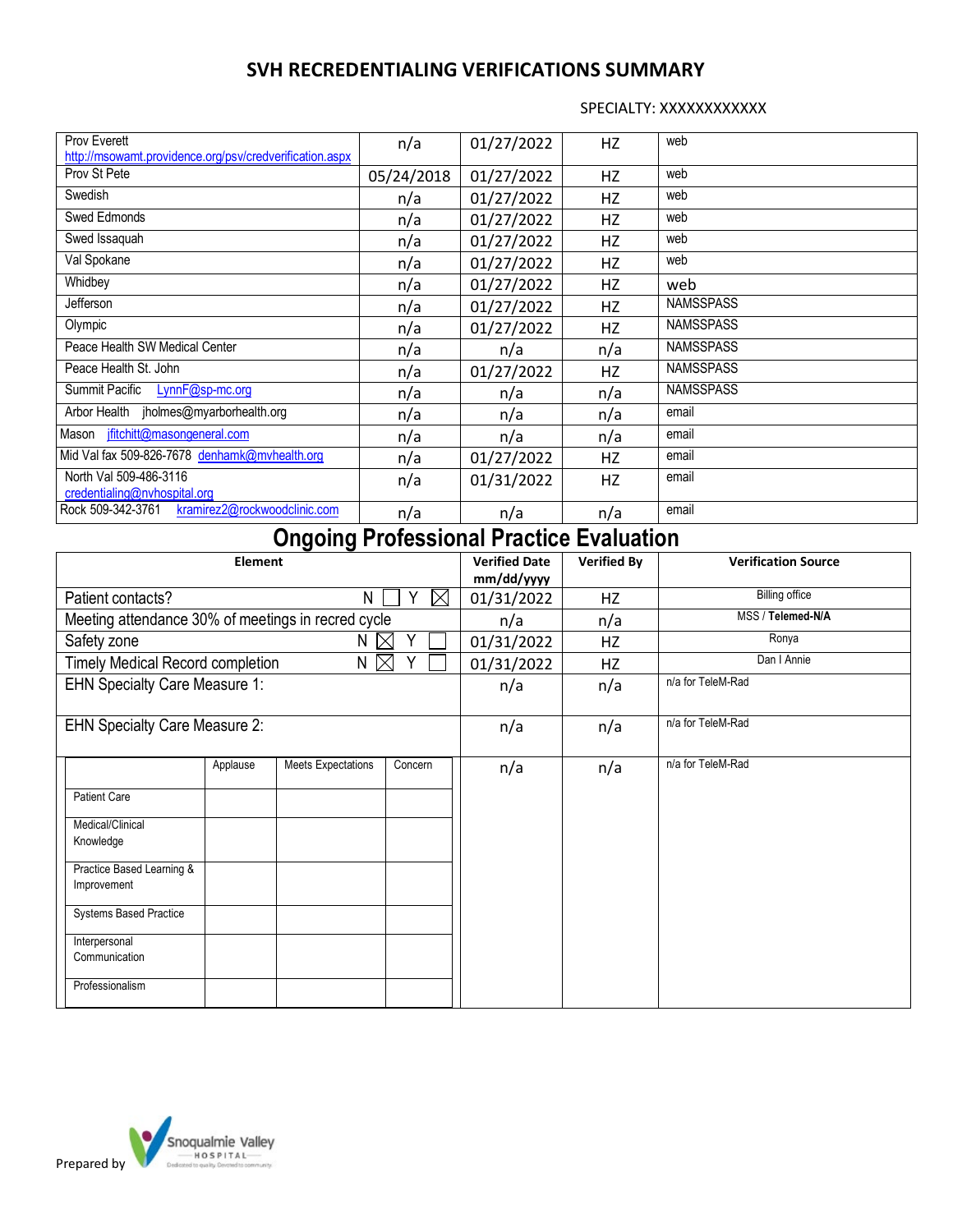SPECIALTY: XXXXXXXXXXXXXX

| <b>Element</b>                                                        | Attest date/                       | <b>Verified</b>    | <b>Verified By</b>         | <b>Verification Source</b> |  |  |  |  |
|-----------------------------------------------------------------------|------------------------------------|--------------------|----------------------------|----------------------------|--|--|--|--|
|                                                                       | Expiration                         | <b>Date</b>        |                            |                            |  |  |  |  |
|                                                                       | mm/dd/yyyy                         | mm/dd/yyyy         |                            |                            |  |  |  |  |
| Application reviewed                                                  | 01/19/2022                         | 01/19/2022         | HZ                         | Original/Copy              |  |  |  |  |
| Attestation/Questionnaire                                             | 01/19/2022                         | 01/19/2022         | HZ                         | Original/Copy              |  |  |  |  |
| Release of Information                                                | 01/19/2022                         | 01/19/2022         | HZ                         | Original/Copy              |  |  |  |  |
| Claim History Details-Provider                                        | 01/19/2022                         | 01/19/2022         | HZ                         | Original/Copy              |  |  |  |  |
| Work History (up to 10 yrs hx)                                        | 01/19/2022                         | 01/19/2022         | HZ                         | Original/Copy              |  |  |  |  |
| <b>SVH Code of Conduct</b>                                            | 01/19/2022                         | 01/19/2022         | HZ                         | Copy                       |  |  |  |  |
| <b>ACLS</b>                                                           | 04/17/2022                         | 01/19/2022         | HZ                         | Copy                       |  |  |  |  |
| DOP - Changes from previous DOP<br>$N \boxtimes Y \square$ -yes, note | n/a                                | 02/01/2022         | HZ                         | Application                |  |  |  |  |
| Case Logs (DOP specific)                                              | n/a                                | n/a                | n/a                        |                            |  |  |  |  |
| CME log (if not boarded)                                              | n/a                                | n/a                | n/a                        |                            |  |  |  |  |
| TB Exp                                                                | 2/1/2023                           | 2/8/2022           | <b>BD</b>                  | Copy                       |  |  |  |  |
| Flu Shot seasonal                                                     | 11/19/2021                         | 01/19/2022         | HZ                         | copy                       |  |  |  |  |
| COVID                                                                 | 12/27/2020<br>01/17/2021           | 02/01/2022         | HZ                         | COPY                       |  |  |  |  |
| <b>NPDB Query</b>                                                     | n/a                                | 01/19/2022         | HZ                         | <b>NPDB</b>                |  |  |  |  |
| <b>Medicare Sanction</b>                                              | n/a                                | 01/19/2022         | HZ                         | OIG via Zebu               |  |  |  |  |
| Medicare Opt Out Report                                               | n/a                                | 01/19/2022         | HZ                         | Opt out list via Zebu      |  |  |  |  |
| <b>WA Medicaid Exclusion List</b>                                     | n/a                                | 01/19/2022         | HZ                         | WA Medicaid via Zebu       |  |  |  |  |
| SAM                                                                   | n/a                                | 01/19/2022         | HZ                         | SAM via Zebu               |  |  |  |  |
| <b>NPI</b>                                                            | n/a                                | 01/19/2022         | HZ                         | <b>NPPES</b>               |  |  |  |  |
| <b>WA State License</b>                                               | 01/25/2023                         | 01/19/2022         | HZ                         | <b>WA License Board</b>    |  |  |  |  |
| <b>License Sanctions</b>                                              | n/a                                | 01/19/2022         | HZ                         | <b>WA License Board</b>    |  |  |  |  |
| FSMB (other state licenses)                                           | n/a                                | 01/19/2022         | HZ                         | <b>FSMB</b>                |  |  |  |  |
| <b>DEA</b>                                                            | 02/28/2025                         | 01/19/2022         | HZ                         | <b>DEA</b>                 |  |  |  |  |
| <b>WSP</b>                                                            | n/a                                | 01/19/2022         | HZ                         | WSP web                    |  |  |  |  |
| Malpractice Insurance: Allied World                                   | 06/01/2022                         | 01/19/2022         | HZ                         | Original/Copy              |  |  |  |  |
| <b>Board Certification Emergency Medicine</b>                         | 12/31/2029                         | 01/19/2022         | HZ                         | ABEM                       |  |  |  |  |
| Reference: Elaine Kow, PA-C                                           | n/a                                | 02/02/2022         | <b>BD</b>                  | Letter                     |  |  |  |  |
| Reference: Heather Menehan, PA-C                                      | n/a                                | 02/01/2022         | HZ                         | Letter                     |  |  |  |  |
| Reference: Mary Shroff, MD                                            | n/a                                | 01/20/2022         | HZ                         | Letter                     |  |  |  |  |
| Hosp Affil: Swedish Issaquah                                          | n/a                                | 01/20/2022         | HZ                         | MDQuery                    |  |  |  |  |
| Hosp Affil: Swedish Seattle/Main                                      | n/a                                | 01/20/2022         | HZ                         | MDQuery                    |  |  |  |  |
| <b>Ongoing Professional Practice Evaluation</b>                       |                                    |                    |                            |                            |  |  |  |  |
| <b>Element</b>                                                        | <b>Verified Date</b><br>mm/dd/yyyy | <b>Verified By</b> | <b>Verification Source</b> |                            |  |  |  |  |
| Patient contacts?                                                     | 01/20/2022                         | HZ                 | <b>Billing office</b>      |                            |  |  |  |  |
| Meeting attendance 30% of meetings in recred cycle                    | 01/19/2022                         | HZ                 | MSS / Telemed-N/A          |                            |  |  |  |  |
| Safety zone<br>N $\boxtimes$                                          | 01/20/2022                         | HZ                 | Ronya                      |                            |  |  |  |  |
| <b>Timely Medical Record completion</b>                               | $\boxtimes$<br>Y<br>N              | 01/20/2022         | HZ                         | Dan                        |  |  |  |  |
| FHN Specialty Care Measure 1:                                         |                                    | 01/20/2022         | H <sub>7</sub>             | Ronya-Intormatics          |  |  |  |  |



EHN Specialty Care Measure 1: 01/20/2022 HZ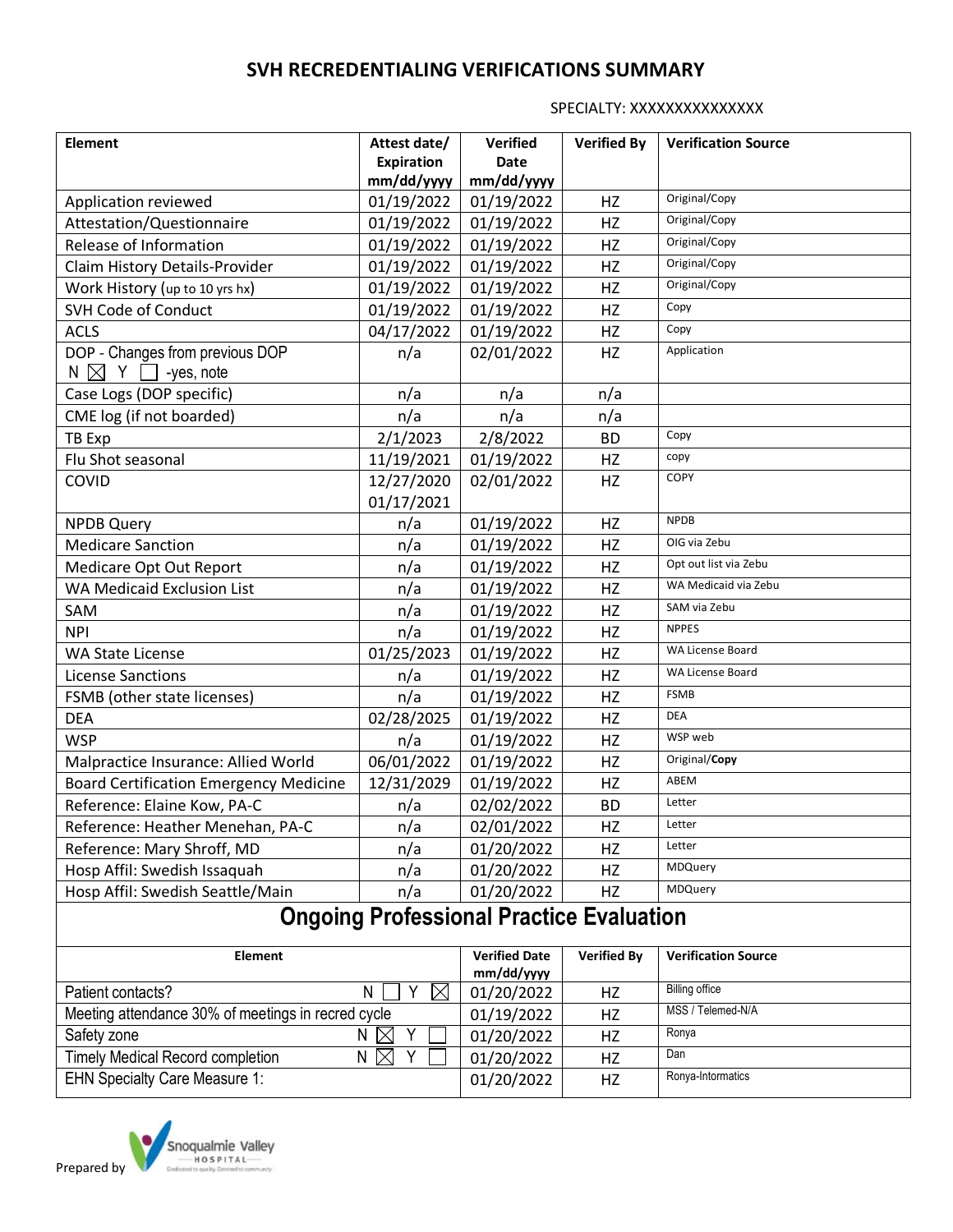SPECIALTY: XXXXXXXXXXXX

| No provider info in EMR                     |                                      |                       |         |                   |            |    |                   |
|---------------------------------------------|--------------------------------------|-----------------------|---------|-------------------|------------|----|-------------------|
|                                             | <b>EHN Specialty Care Measure 2:</b> |                       |         |                   | 01/20/2022 | HZ | Ronya-Intormatics |
|                                             | No provider info in EMR              |                       |         |                   |            |    |                   |
|                                             | Applause                             | Meets<br>Expectations | Concern | Cannot<br>Comment |            |    | Rubin, MD         |
| <b>Patient Care</b>                         |                                      | Χ                     |         |                   |            |    |                   |
| Medical/Clinical<br>Knowledge               |                                      | X                     |         |                   |            |    |                   |
| Practice Based<br>Learning &<br>Improvement |                                      |                       |         | X                 |            |    |                   |
| <b>Systems Based</b><br>Practice            |                                      |                       |         | X                 |            |    |                   |
| Interpersonal<br>Communication              | X                                    |                       |         |                   |            |    |                   |
| Professionalism                             |                                      | X                     |         |                   |            |    |                   |

**Ongoing Professional Practice Evaluation**

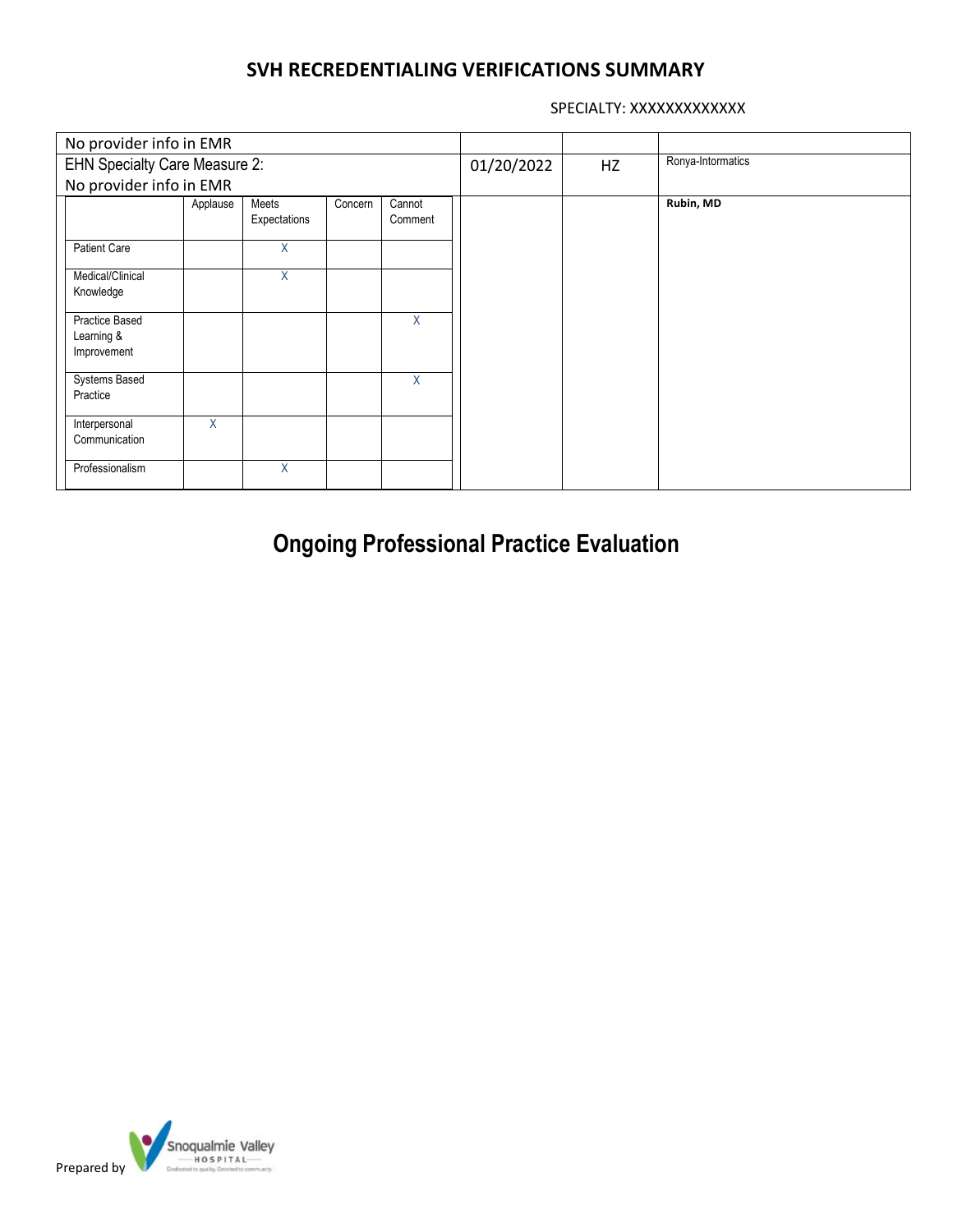SPECIALTY: XXXXXXXXXXXX

| <b>Element</b>                                                          | Attest date/             | <b>Verified Date</b>               |                         | <b>Verified</b>        |                            | <b>Verification Source</b>   |  |  |  |
|-------------------------------------------------------------------------|--------------------------|------------------------------------|-------------------------|------------------------|----------------------------|------------------------------|--|--|--|
|                                                                         | Expiration<br>mm/dd/yyyy | mm/dd/yyyy                         |                         | By                     |                            |                              |  |  |  |
| Application reviewed                                                    | n/a                      | 02/11/2022                         |                         | <b>BD</b>              |                            | Original/Copy                |  |  |  |
| Attestation/Questionnaire                                               | 02/08/2022               |                                    | 02/11/2022              |                        |                            | Original/Copy                |  |  |  |
| Release of Information                                                  | 02/08/2022               | 02/11/2022                         |                         | <b>BD</b><br><b>BD</b> |                            | Original/Copy                |  |  |  |
| Claim History Details-Provider                                          | n/a                      | 02/11/2022                         |                         | <b>BD</b>              |                            | Original/Copy                |  |  |  |
| Work History (up to 10 yrs hx)                                          | n/a                      | 02/11/2022                         |                         | <b>BD</b>              |                            | Original/Copy                |  |  |  |
| <b>SVH Code of Conduct</b>                                              | n/a                      | 02/14/2022                         |                         | <b>BD</b>              |                            | Copy                         |  |  |  |
| <b>BLS</b>                                                              | n/a                      | n/a                                |                         | n/a                    |                            | Copy                         |  |  |  |
| <b>ACLS</b>                                                             | n/a                      | n/a                                |                         | n/a                    |                            | Copy                         |  |  |  |
| DOP - Changes from previous<br>DOP N $\boxtimes$ Y $\Box$<br>-yes, note | n/a                      | 02/11/2022                         |                         | <b>BD</b>              |                            | Application                  |  |  |  |
| Case Logs (DOP specific)                                                | n/a                      | n/a                                |                         | n/a                    |                            | copy                         |  |  |  |
| CME log (if not boarded)                                                | n/a                      | n/a                                |                         | n/a                    |                            |                              |  |  |  |
| TB Exp                                                                  | n/a                      | 02/15/2022                         |                         | <b>BD</b>              |                            | Kendra Bruland               |  |  |  |
| Flu Shot seasonal                                                       | n/a                      | 02/15/2022                         |                         | <b>BD</b>              |                            | Kendra Bruland               |  |  |  |
| <b>NPDB Query</b>                                                       | n/a                      | 02/11/2022                         |                         | <b>BD</b>              |                            | NPDB CQ                      |  |  |  |
| <b>Medicare Sanction</b>                                                | n/a                      | 02/11/2022                         |                         | <b>BD</b>              |                            | OIG via EPStaffCheck         |  |  |  |
| Medicare Opt Out Report                                                 | n/a                      | 02/11/2022                         |                         | <b>BD</b>              |                            | Opt out list via Zebu        |  |  |  |
| <b>WA Medicaid Exclusion List</b>                                       | n/a                      | 02/11/2022                         |                         | <b>BD</b>              |                            | WA Medicaid via EPStaffCheck |  |  |  |
| SAM                                                                     | n/a                      | 02/11/2022                         |                         | <b>BD</b>              |                            | SAM via EPStaffCheck         |  |  |  |
| <b>NPI</b>                                                              | n/a                      | 02/11/2022                         |                         | <b>BD</b>              |                            | <b>NPPES</b>                 |  |  |  |
| <b>WA State License</b>                                                 | 04/04/2022               | 02/11/2022                         |                         | <b>BD</b>              |                            | WA License Board             |  |  |  |
| <b>License Sanctions</b>                                                | n/a                      |                                    | 02/11/2022<br><b>BD</b> |                        |                            | WA License Board             |  |  |  |
| FSMB (other state licenses)                                             | n/a                      | n/a<br>n/a                         |                         |                        | <b>FSMB</b>                |                              |  |  |  |
| <b>DEA</b>                                                              | n/a                      | n/a                                |                         | n/a                    |                            | <b>DEA</b>                   |  |  |  |
| <b>WSP</b>                                                              | n/a                      | 02/11/2022                         |                         | <b>BD</b>              |                            | WSP web                      |  |  |  |
| Malpractice Insurance:<br>Physicians Ins                                | 08/01/2022               | 02/11/2022                         |                         | <b>BD</b>              |                            | Copy/NPDB                    |  |  |  |
| <b>Board Certification</b>                                              | n/a                      | n/a                                |                         | n/a                    |                            |                              |  |  |  |
| AMA/AOA:                                                                | n/a                      | n/a                                |                         | n/a                    |                            |                              |  |  |  |
| PA Supervisor form:                                                     | n/a                      | n/a                                |                         | n/a                    |                            |                              |  |  |  |
| Reference: Ron Bennett                                                  | n/a                      | 02/11/2022                         |                         | <b>BD</b>              |                            | Letter                       |  |  |  |
| Reference: Candy Naderi                                                 | n/a                      |                                    |                         |                        |                            |                              |  |  |  |
| Reference: Tran Tran                                                    | n/a                      | 02/11/2022                         |                         | <b>BD</b>              |                            | Letter                       |  |  |  |
| <b>Hosp Affiliations:</b>                                               | n/a                      | n/a                                | n/a                     |                        |                            |                              |  |  |  |
| <b>Ongoing Professional Practice Evaluation</b>                         |                          |                                    |                         |                        |                            |                              |  |  |  |
| Element                                                                 |                          | <b>Verified Date</b><br>mm/dd/yyyy |                         | <b>Verified By</b>     | <b>Verification Source</b> |                              |  |  |  |
| Patient contacts?<br>Y<br>N<br>$\boxtimes$                              |                          |                                    | 02/11/2022              |                        | <b>BD</b>                  | Ron Bennett/Billing office   |  |  |  |
| Meeting attendance 30% of meetings in recred cycle                      |                          |                                    | n/a                     |                        | n/a                        | MSS / Telemed-N/A            |  |  |  |
| Safety zone<br>N $\boxtimes$<br>Υ                                       |                          |                                    |                         | 02/15/2022             | <b>BD</b>                  | Ronya                        |  |  |  |
| <b>Timely Medical Record completion</b><br>N $\boxtimes$<br>Y           |                          |                                    |                         | 02/11/2022             | <b>BD</b>                  | Dan                          |  |  |  |